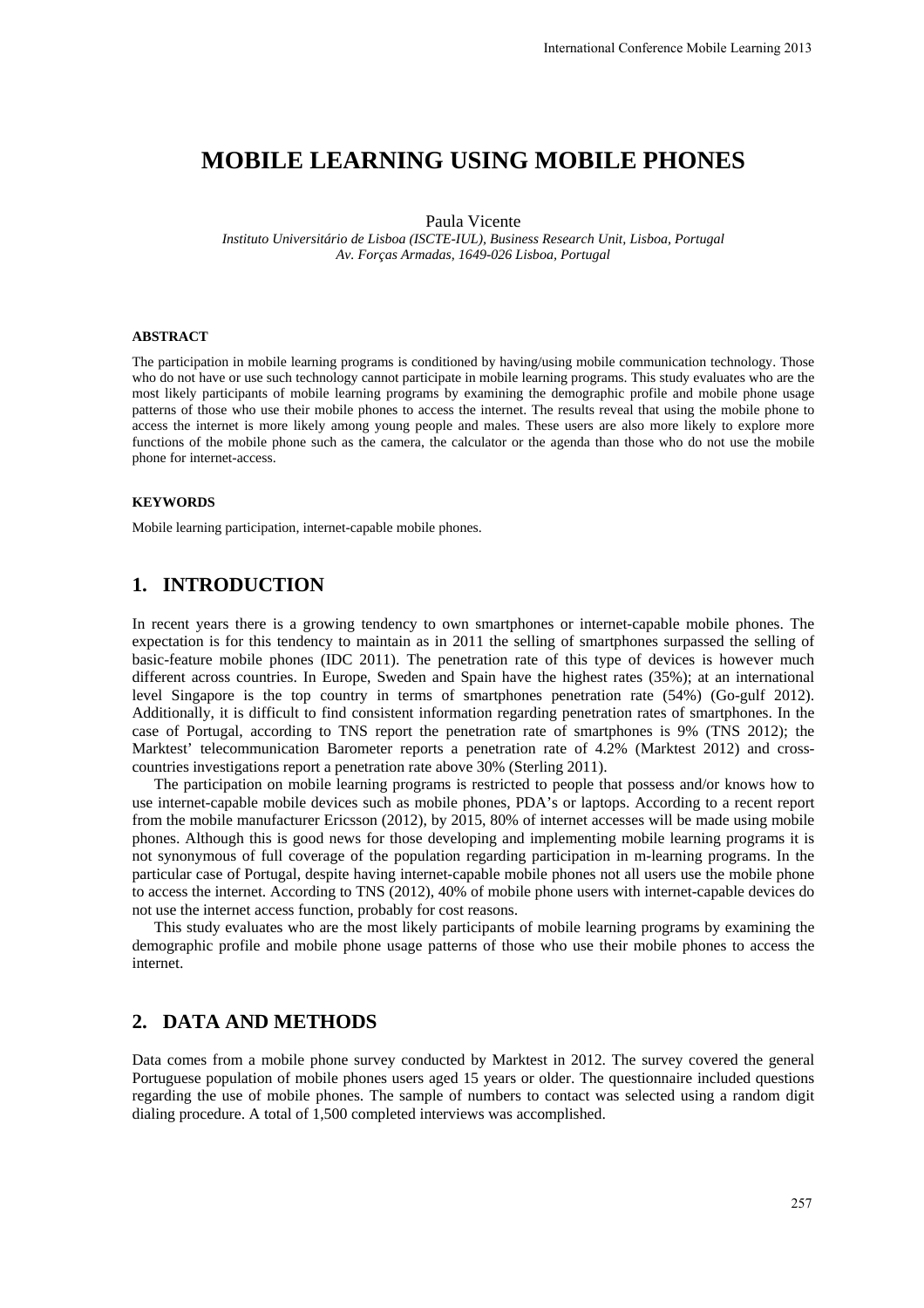The analysis starts with a comparison between individuals who use their mobile phone to access the internet and individuals who do not in terms of demographic characteristics. A binary logistic regression model is subsequently estimated to identify the characteristics that strongly differentiate the two groups. The dependent variable is the "internet access on the mobile phone" coded as 1-yes and 0-no. The independent variables are sex, age, education level, professional situation, marital status and social class.

In a second step the analysis compares the two groups of mobile phone users in terms of mobile phone usage patterns.

### **3. RESULTS**

Table 1 presents the rate of internet-access on the mobile phone by subgroups of the population in terms of sex, age, educational level, professional status, marital status and social class. For each demographic characteristic only the subgroup with the highest rate is presented.

|  | Table 1. Rate of internet-access on the mobile phone by subgroups |  |  |  |
|--|-------------------------------------------------------------------|--|--|--|
|  |                                                                   |  |  |  |

| Characteristic: subgroup                       | Rate  |
|------------------------------------------------|-------|
| Sex: male                                      | 23.9% |
| Age: 15-24 years                               | 35.0% |
| Education level: university                    | 30.1% |
| Professional status: employed by a third party | 23.7% |
| Marital status: single                         | 30.4% |
| Social class: A (upper)                        | 37.3% |
| Overall sample                                 | 19.0% |

The overall access rate is 19%, with strong differences across subgroups. The highest percentage of internet access is found in the upper social class – 37.3% - and in the younger's group (aged 15-24 years) – 35%.

A binary logistic regression model was then estimated to identify which demographic characteristics most distinguish those who use their mobile phones to access the internet and those who do not. A preliminary analysis allowed multicollinearity to be detected among some independent variables thus excluding some variables from entering the analysis. As a consequence the model was estimated solely with age and sex as predictors. Both main effects and interaction effects were tested.

Table 2 presents the estimates of the model. Both age and sex have a significant effect  $(p<0.001)$ . The interaction effect was not statistically significant  $(p>0.1)$ . Specifically, the likelihood of using the mobile phone to access the internet increases as age decreases. In odds metrics for every internet-access mobile phone user aged 65 or older (the reference category) there are 16 internet-access mobile phone users in the 15-24 years group (odds=16.8:1). Additionally, using the mobile phone to access the internet is more likely among males than females (odds=1.882:1).

Table 2. Binary logistic regression estimates of using the mobile phone to access the internet

| Characteristic     |             | Odds ratio |  |
|--------------------|-------------|------------|--|
| Sex (ref: female)  |             |            |  |
| Male               | $+0.632***$ | 1.882      |  |
| Age (ref: $65 +$ ) |             |            |  |
| 15-24              | $+2.821***$ | 16.800     |  |
| 25-34              | $+2.530***$ | 12.556     |  |
| $35 - 44$          | $+2.117***$ | 8.304      |  |
| 45-54              | $+1.366*$   | 3.921      |  |
| 55-64              | $+1.061*$   | 2.890      |  |
| Constant           | $-3.793***$ |            |  |

 $*_{p<0.05}$ ,  $*_{p<0.001}$ .

Subsequently a comparison between internet-access mobile phones users and other users was made regarding the use of 12 functions of the mobile phone. The outcomes reveal statistically significant differences in 11 out the 12 comparisons made (Table 3).